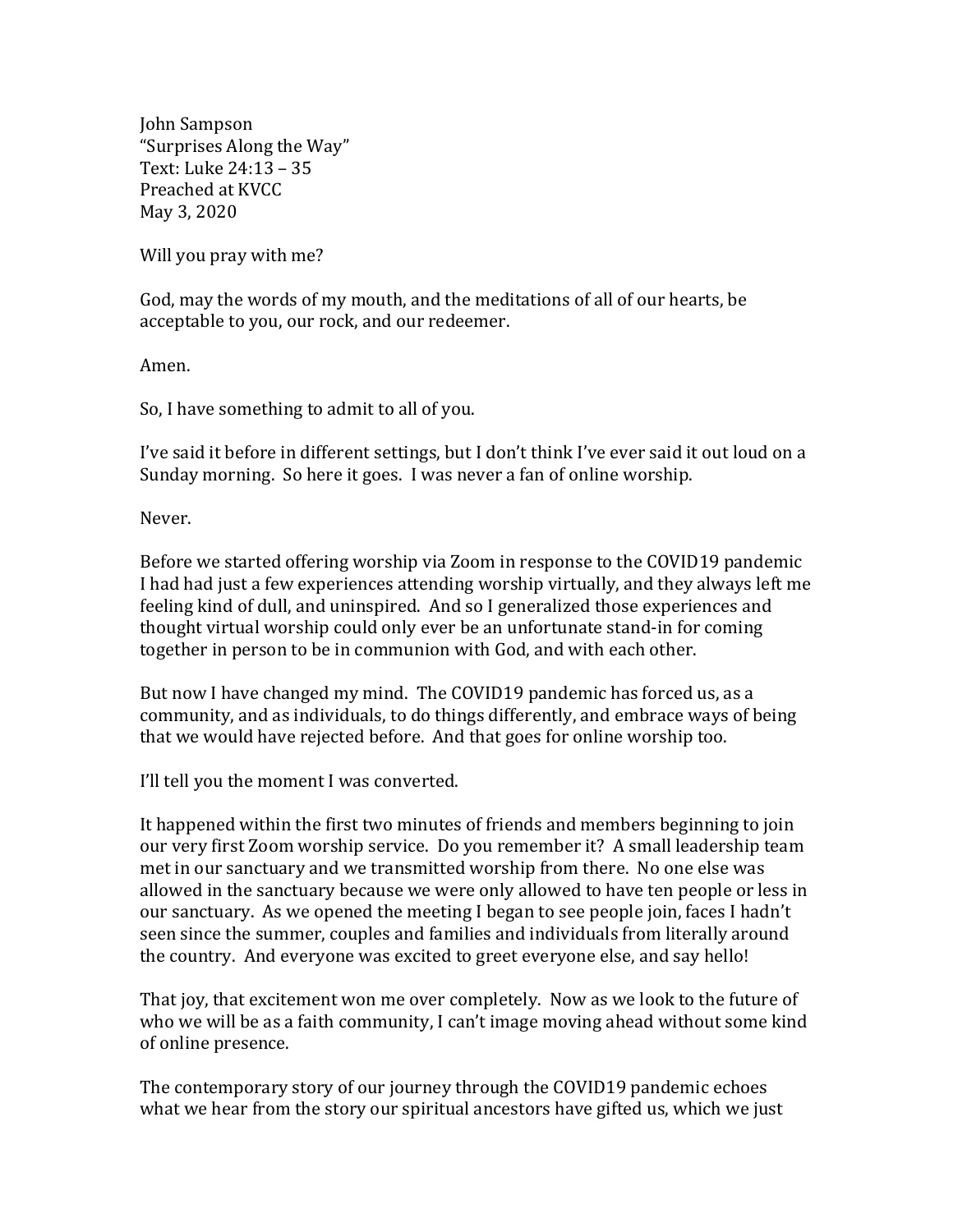heard. The story of the road to Emmaus. Just like us, the disciples travel a road that is bound on all sides by sadness and loss, death and an uncertain future. We're told they are traveling to a town called Emmaus, but it seems just as likely this could be a story that is equally about escaping Jerusalem, and all of the heartbreak they've experienced there.

And then it happens. So unexpectedly, but really how could what these disciples encountered ever really have been expected. Right there, on the road of grief, they meet their teacher, and the truth of new life and resurrection stands before them.

In just a moment we will celebrate our very first ever communion together via Zoom. Today is another day of firsts for our congregation. And I have another confession. I've not been convinced about offering communion online. For those who are keeping track, we never celebrated communion in April, and part of the reason for that was because I hadn't been able to spiritually wrap my mind around what I wanted this moment to be for all of us. Maybe like me, you were a little skeptical when you heard we would be offering communion via Zoom this morning. Maybe like me you've been unwilling to let go of the physical experience of sharing the bread and juice among ourselves in the beauty of our sanctuary. And maybe you've been grieving the loss of this ritual, and how we've always done it.

But our story today tells us that if we focus only on the past, only on the grief of losing that past, then we will be unable to see the blessing that is right in front of us. Because the story of the road to Emmaus tells us that the presence of our great teacher is not bound by flesh, but is of a spirit that can be encountered in new and different ways. It is this spirit, which never dies, and comes again to us after the cross, and after the tomb.

I resisted online worship because I was tied to the beauty of what came before. But I was converted by a new and unexpected beauty flickering across the screen of my laptop.

Today is another opportunity to welcome something new into our lives – unexpected, different, but also deeply familiar. As we celebrate communion this morning we will use different words, the structure of the ritual will be a bit different, we won't be physically together, and we'll be using the elements which each of us brings to our own tables.

But I hope that as we break bread together in this new way we will be able to see that the Spirit of Christ is still with us, that that bond cannot be broken – not by distance, not by COVID19, not by anything else, because it is God's promise to us that we shall always be in communion with the Holy, and each other.

And so now open your eyes and see that your dining room table, that your tv stand, that your desk in your office, that the old card table you use for your laptop is none other than the very location for meeting the sacred. Open your eyes and see that